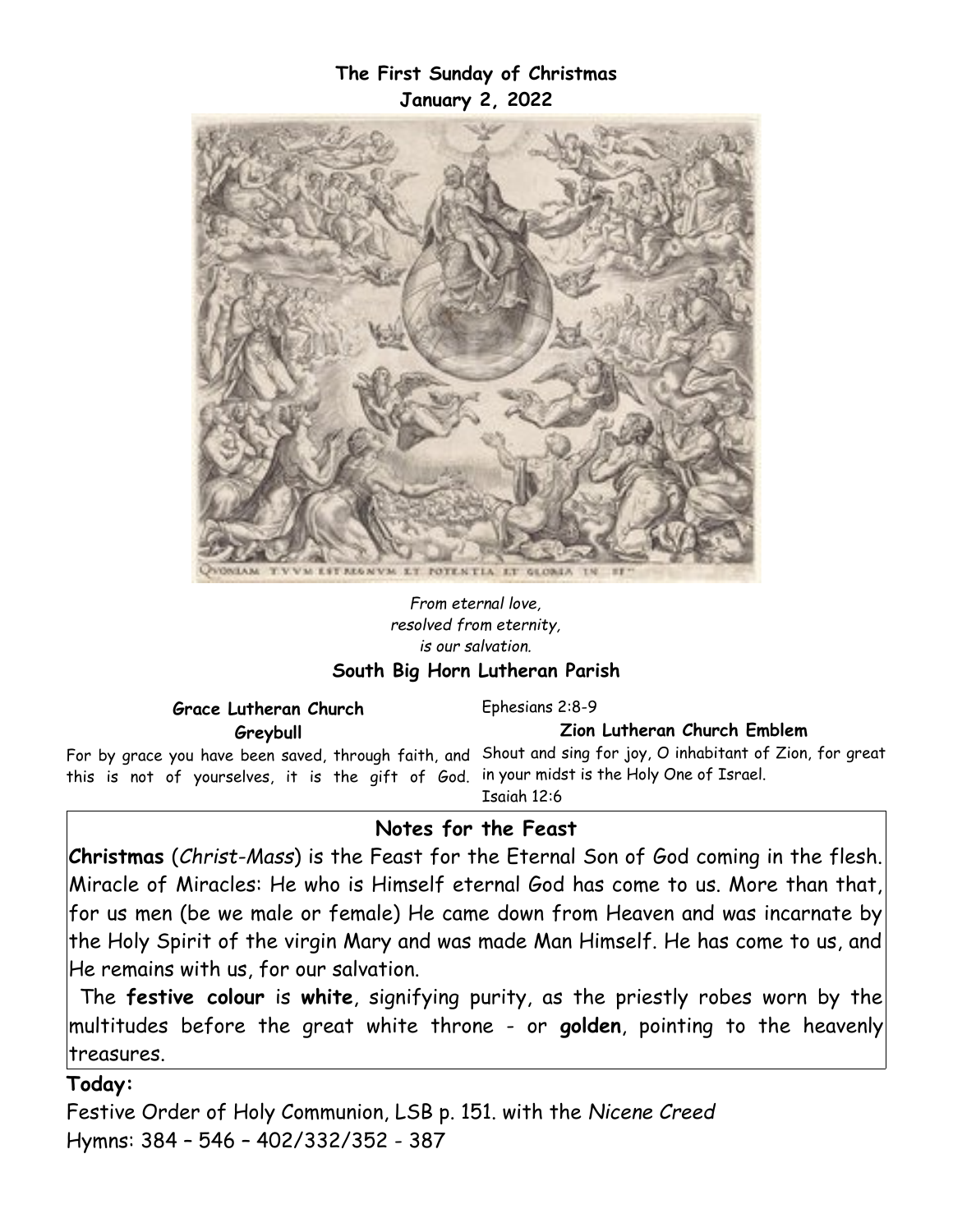# **About Holy Communion**

Holy Scripture teaches that as an expression of unity (Acts 2:42) Christians should share the Sacrament only with those with whom we are united in a common faith. We honour this teaching as our due obedience, and also to guard the uninstructed and those who do not submit to the full counsel of God against spiritual harm (1 Corinthians 11:27–29). As such, only Christians who share our faith and confession and therefore belong to congregations in the fellowship of the Lutheran Church-Missouri Synod will commune in our church. **We sincerely welcome our visitors**; we assure you that we uphold this practice also out of concern for *your* spiritual welfare, and that our Pastor would love to study Scripture with you and help you embrace the full counsel of God, so that we can share the Sacrament in a manner pleasing to God and beneficial for us all.

# **Just so we do not forget:**

I believe that Jesus Christ, true God, begotten of the Father from eternity, and also true Man, born of the Virgin Mary, is my Lord, who has redeemed me, a lost and condemned person, purchased and won me from all sin, from death, and from the power of the devil; not with gold or silver, but with His holy, precious blood and with His innocent suffering and death, that I may be His own and live under Him in His Kingdom and serve Him in everlasting righteousness, innocence and blessedness, just as He is risen from the dead, lives and reigns to all eternity. This is most certainly true. *Of the Small Catechism*

**This we believe** *– from the Confessions of our Church*

The Word of God leads us to Christ, who is the Book of Life, in whom all are written and elected that are to be saved in eternity, as it is written: *He hath chosen us in Christ before the foundation of the world.* This Christ calls to Himself all sinners and promises them rest, and He earnestly wills that all men should come to Him and suffer themselves to be helped, to whom He offers Himself in His Word, and wishes them to hear it and not to stop their ears or neglect and despise the Word. Moreover, He promises the power and working of the Holy Spirit, and divine assistance that we may remain steadfast in the faith and attain eternal salvation.

*Formula Concord,* the *Solid Declaration*

**Epiphany Dinner** at Grace with tacos on Wednesday, January 5, at 6 pm., sponsored by Thrivent. As Epiphany marks the end of Christmas, it would be highly appropriate for you to bring your leftover Christmas goodies and let the rest of us help you get rid of them.

**Epiphany Worship** at Grace on Wednesday, January 5, at 7 pm.